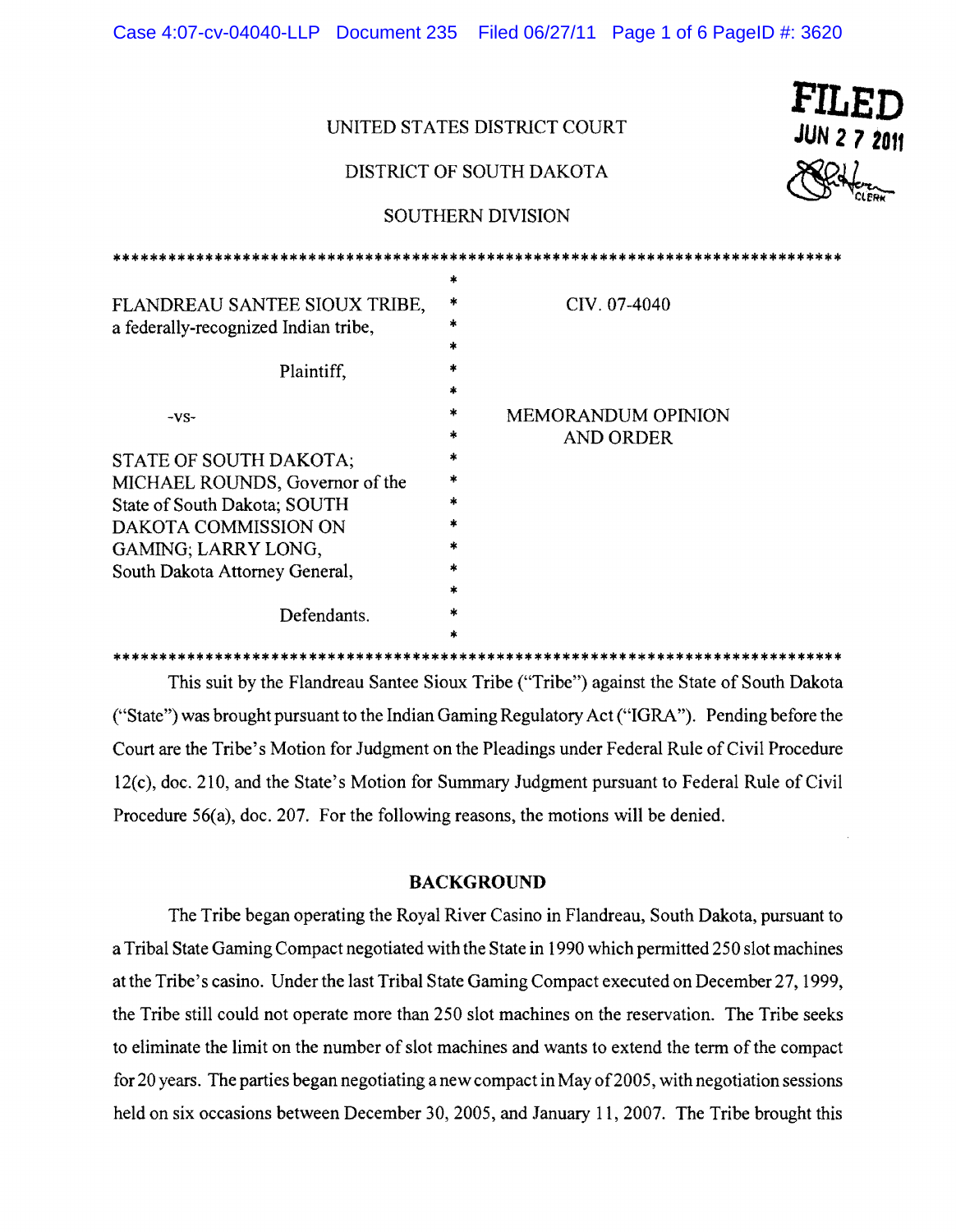action for declaratory and injunctive relief, alleging that the State has violated various provisions of the IGRA by failing to negotiate in good faith with the Tribe for purposes of entering into a Tribal-State compact for conducting class III gaming on the Tribe's reservation.<sup>1</sup> The Tribe's state and federal equal protection claims were dismissed by the Court.

The Tribe moves the Court for entry of judgment in its favor and requests an order directing the parties to conclude a Tribal-State Compact within a sixty (60) day period pursuant to 25 U.S.C.  $\S 2710(d)(7)(b)(iii)$  and (iv). In the alternative, the Tribe requests an order finding that it has made a prima facie showing that the State did not respond to the Tribe's request to negotiate a Tribal-State Compact in good faith and, thus, the Tribe asks that the Court order that the burden of proof is on the State to prove that it has negotiated in good faith in accordance with 25 U.S.C.  $§$  2710(d)(7)(B)(ii).

The State moves for summary judgment, asserting the Tribe will not be able to make a prima facie case that the State failed to conduct negotiations for a gaming compact with the Tribe in good faith. The State asserts that even if a prima facie case was made, the undisputed facts prove that it negotiated in good faith as a matter of law.

## **DISCUSSION**

A motion for judgment on the pleadings under Rule  $12(c)$  is governed by the same standards as a motion to dismiss for failure to state a claim under Rule 12(b)(6). *See Westcott* v. *City of Omaha,* 901 F.2d 1486, 1488 (8th Cir. 1990). All facts pleaded by the non-moving party are taken as true. *McCormack* v. *CUibank, NA.,* 979 F.2d 643, 646 (8th Cir. 1992). "Judgment on the pleadings is appropriate where no material issue of fact remains to be resolved and the movant is entitled to judgment as a matter of law." *Faibisch v. University of Minnesota*, 304 F.3d. 797, 803 (8th Cir. 2002).

<sup>&</sup>lt;sup>1</sup>The IGRA grants jurisdiction to the district courts over "any cause of action initiated by an Indian Tribe arising from the failure of a State to enter into" compact negotiations or to negotiate in good faith. *See* 25 U.S.C. § 2710(d)(6)(B)(I).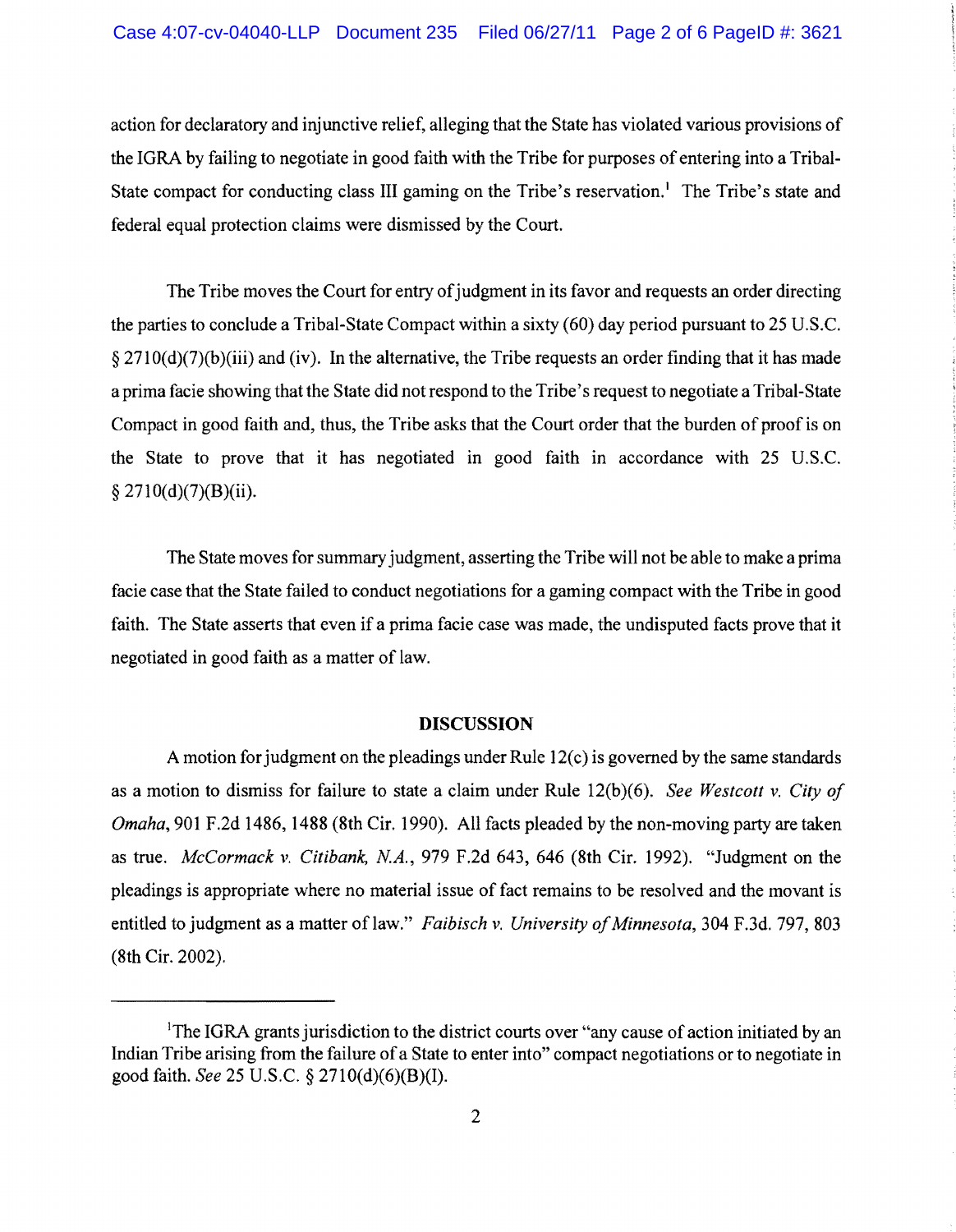As a result of the State's motion for summary judgment, both parties were given an opportunity to present all material pertinent to the motions at issue here, and both parties refer to exhibits outside the pleadings. When a court considers matters outside the pleadings, a motion for judgment on the pleadings "must be treated as one for summary judgment." Fed.R.Civ.P. 12(d). Because this Court is considering matters outside the pleadings, it will treat the Tribe's motion for judgment on the pleadings as a motion for summary judgment.

Rule 56(a) of the Federal Rules of Civil Procedure provides that summary judgment shall be entered "if the movant shows that there is no genuine dispute as to any material fact and the movant is entitled to a judgment as a matter of law." Fed. R. Civ. P. 56(a). In ruling on a motion for summary judgment, the Court is required to view the facts in the light most favorable to the nonmoving party and must give that party the benefit of all reasonable inferences to be drawn from the underlying facts. *AgriStor Leasing* v. *Farrow,* 826 F.2d 732, 734 (8th Cir. 1987). The moving party bears the burden of showing both the absence of a genuine issue of material fact and its entitlement to judgment as a matter oflaw. Fed. R. Civ. P. 56(c)(1); *Anderson* v. *Liberty Lobby, Inc.,* 477 U.S. 242, 257 (1986). Once the moving party has met its burden, the non-moving party may not rest on the allegations of its pleadings but must set forth specific facts, by affidavit or other evidence, showing that a genuine issue of material fact exists. Fed. R. Civ. P. 56(c)(1); *Anderson*, 477 U.S. at 257; *City ofMt. Pleasant* v. *Associated Elec. Coop., Inc.,* 838 F.2d 268, 273-74 (8th Cir. 1988).

According to the Tribe, the number of authorized gaming devices for its casino is the single most important issue subject to negotiation in its Compact with the State, yet the State refused to negotiate any increase from the 250 slot machines approved decades ago. During negotiations, the State continually asserted that increasing the number of machines would violate South Dakota's public policy of "limited" gaming. Pointing to the dramatic increase in the number of slot machines in Deadwood and video lottery terminals throughout South Dakota, the Tribe argues that the State's "limited gaming" stance is a subterfuge to protect non-Indian State-licensed gaming enterprises from competition with the Tribe. The Tribe contends the State's refusal to present any counter-proposal and its rejection of every one of the Tribe's proposals concerning the number of slot machines is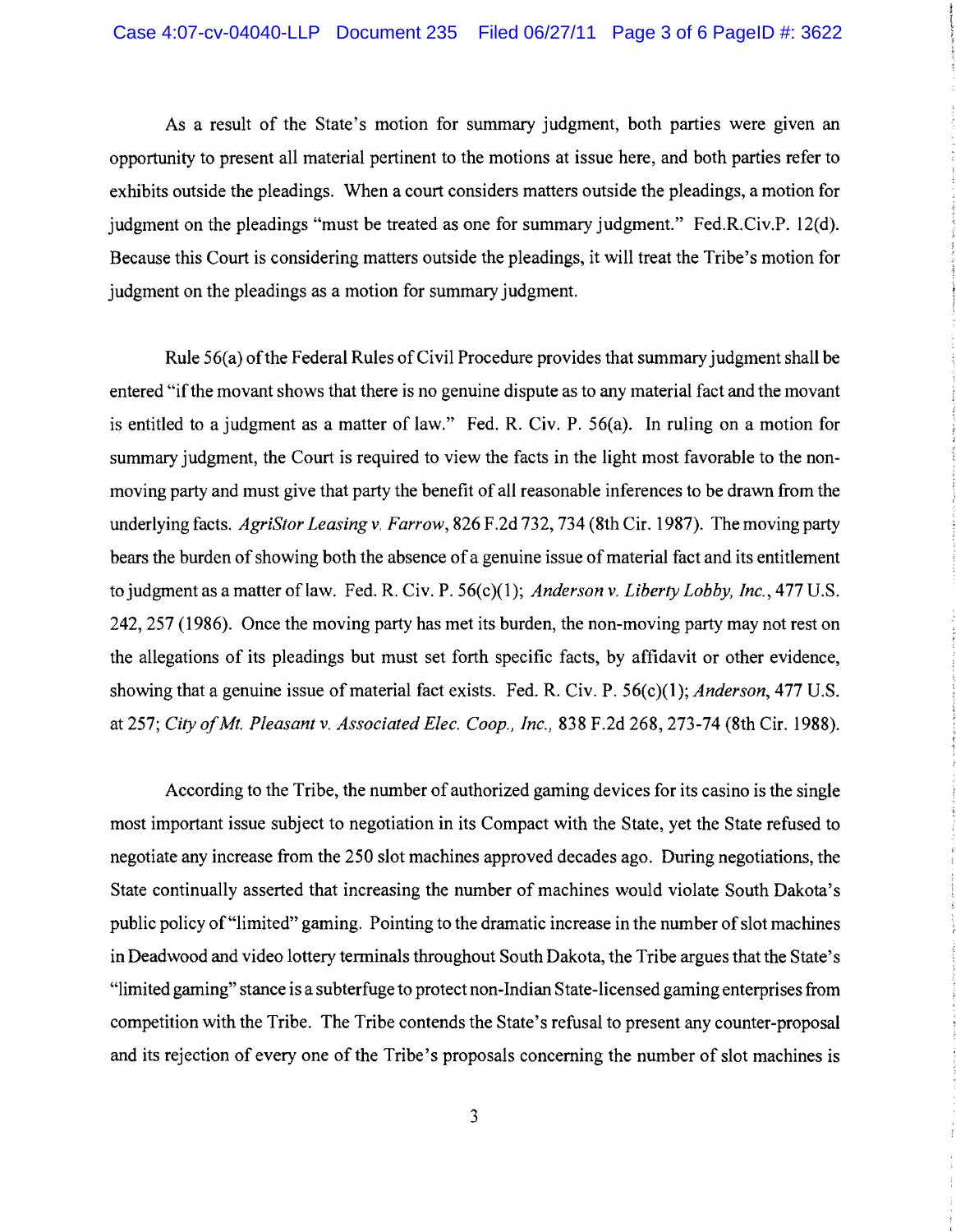evidence that the State did not negotiate in good faith. The State says that it was waiting for concessions from the Tribe on civil and criminal jurisdiction over gaming matters in exchange for additional machines for the Tribe.

With the "good faith standard as the legal barometer," Congress stated, the tribe "must show a prima facie case, [and] after doing so the burden will shift to the State to prove that it did act in good faith." Indian Gaming Regulatory Act, S. Rep. No.1 00-446 at 26 (1988) as reprinted in 1988 U.S.C.C.A.N. 3071, 1998 WL 169811, at \*14. The Court must first determine what it means for the State to negotiate in good faith. Good faith is not defined in the IGRA. The IGRA's legislative history provides courts with the following guidance:

The Committee notes that it is States not tribes that have crucial information in their possession that will prove or disprove tribal allegations of failure to act in good faith. Furthermore, the bill provides that the court, in making its determination, may include issues of a very general nature and, and [sic] [of] course, trusts that courts will interpret any ambiguities on these issues in a manner that will be most favorable to tribal interests consistent with the legal standard used by courts for over 150 years in deciding cases involving Indian tribes.

*Id.; see In re Indian Gaming and Related Cases,* 331 F.3d 1094, 1108 (9th Cir. 2003).

Relying on the Ninth Circuit's decision in *Rincon BandofLuiseno Mission Indians ofRincon Reservation* v. *Schwarzenegger,* 602 F.3d 1019 (9th Cir. 2010), the State argues that good faith is to be evaluated objectively. Although the Ninth Circuit in *Rincon* held that good faith should be evaluated objectively based on the record of negotiations, its holding was made under very different circumstances from those in the present case. In *Rincon*, the State of California demanded that the Tribe pay a tax. *See id.* at 1042. The Ninth Circuit interpreted the plain language of the IGRA as prohibiting states from imposing taxes on Indian tribes. Under the lORA, a court must consider a demand for a tax to be evidence of bad faith. *See* 25 U.S.C. § 2701(d)(7)(B)(iii)(II). The State argued that it believed its demand was legal, and that this subjective belief rebutted the inference of bad faith which its improper demand created. The Ninth Circuit held that the State's subjective belief did not rebut the inference of bad faith created by its objectively improper demand, noting that the lORA expressly condemns a demand for a tax. *Rincon's* objective test for good faith as applied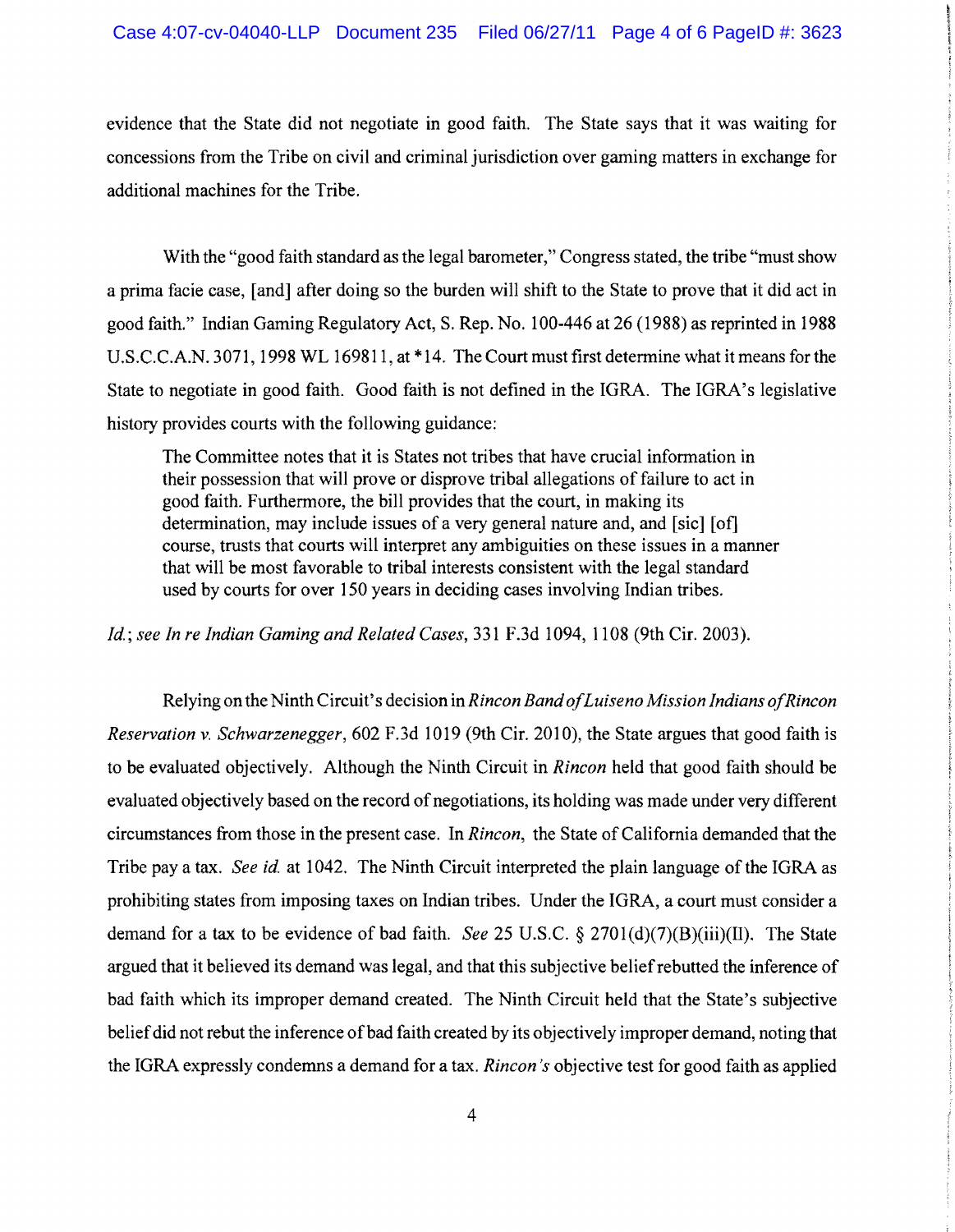in that case was in line with Congress' decision to expressly prohibit taxation of the tribes by the states.

In the present case, the State did not violate an express provision of the IGRA, but its behavior (refusal to negotiate for additional gaming devices) still may violate its duty to negotiate in good faith. Under these circumstances, the Court believes that a more subjective test is necessary for a good faith determination.<sup>2</sup>

The National Labor Relations Act ("NLRA") mandates employers and employees to negotiate labor agreements in good faith. The meaning ofgood faith negotiations in the area oflabor law has been well-developed over the course of many years, and it is a helpful model for developing the meaning of good faith negotiations under the IGRA. As Justice Frankfurter recognized when considering the NLRA good faith bargaining requirements: Good faith "means more than merely going through the motions ofnegotiating; it is inconsistent with a predetermined resolve not to budge from an initial position." *NLRB* v. *Truitt MIg. Co.,* 351 U.S. 149,155 (1956) (Frankfurter, J., concurring in part and dissenting in part). Courts have recognized that what is known as "surface bargaining" -- going through the motions of negotiating, without any real intent to reach an agreement -- does not constitute good faith bargaining. *K-Mart Corp.* v. *NLRB,* 626 F.2d 704, 706 (9th Cir. 1980). Good faith "presupposes a desire to reach ultimate agreement" and not simply "an attitude oftake it or leave it." *NLRB* v. *Ins. Agents,'International Union,* 361 U.S. 477, 485 (1960), This more subjective test for good faith allows courts to examine a wide range of behavior, which the Court finds is necessary to determine good faith in the present case.

The Court must decide if, on this record, there is a disputed fact regarding whether the State negotiated in good faith. The State has offered some explanations for its failure to offer additional gaming devices for the Tribe during negotiations. The State asserts that the State of South Dakota

<sup>&</sup>lt;sup>2</sup>In a case decided prior to *Rincon*, the Ninth Circuit said that "IGRA's legislative history also makes clear that the good faith inquiry is nuanced and fact-specific, and is not amenable to brightline rules", *In re Indian Gaming Related Cases,* 331 F.3d at 1113.